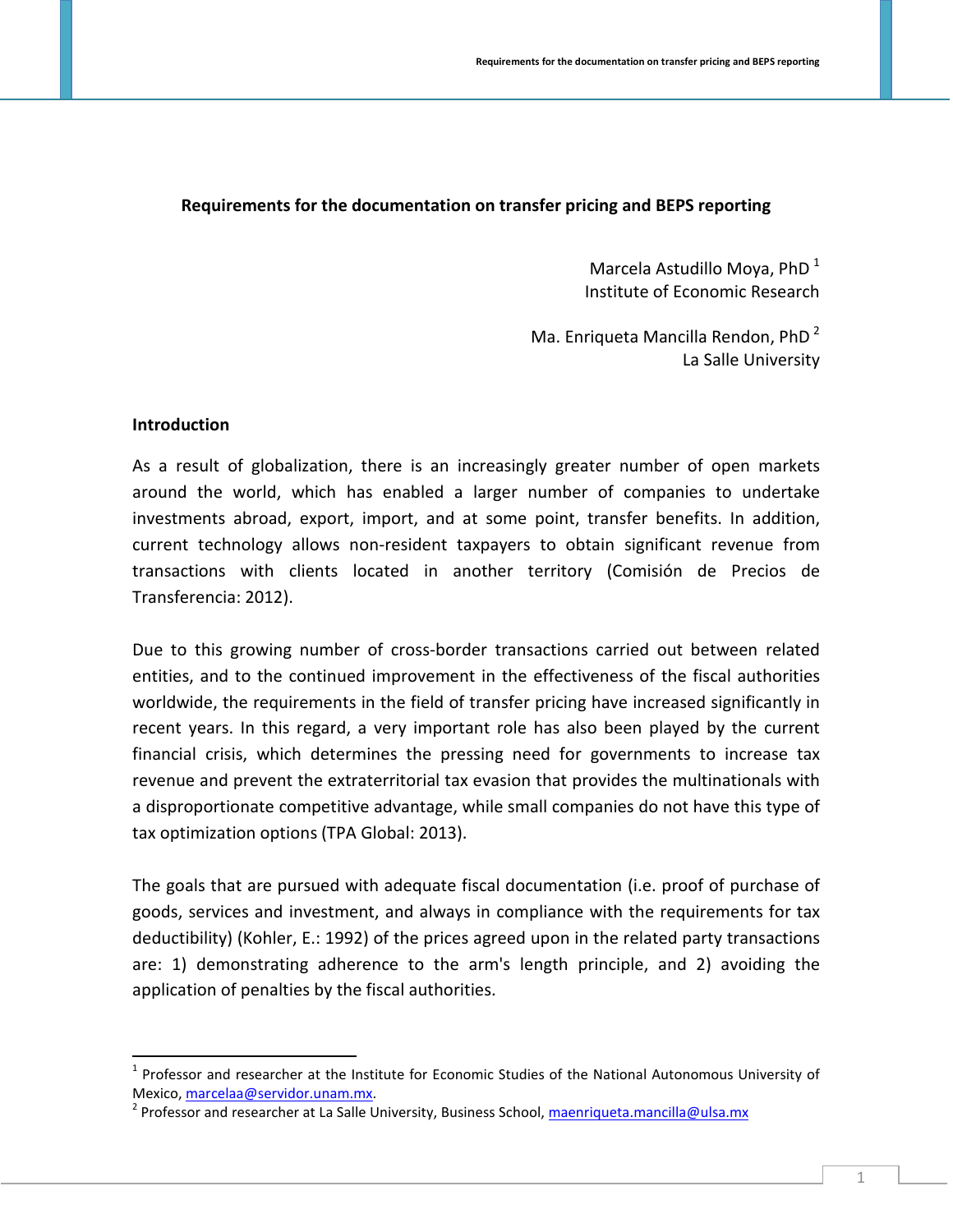In Mexico, the Income Tax Law (LISR) and the Federal Fiscal Code (CFF) represent the general guidelines for the development of regulations and procedures relating to the obligations to be met by taxpayers when preparing the documentation on related party transactions (Serrano, O.: 2012).

#### **1. Mandatory requirement to maintain accounting records**

Mexican legislation makes it compulsory for companies or individuals that undertake activities to keep accounting records. Therefore, the Code of Commerce establishes this obligation for all merchants. The LISR in Mexico stipulates the mandatory requirement to keep the fiscal accounts, which involves the recording of transactions, including those made in foreign currencies. It also sets out the mandatory requirement of issuing and obtaining digital invoices for the activities undertaken and to maintain a copy to be made available to the fiscal authorities.

In transfer pricing, the burden of proof is on the taxpayer. According to Section XII of Article 86 of the LISR, in addition to the requirements established in other sections of the law, it is the obligation of taxpayers undertaking transactions with related parties residing abroad to obtain and maintain documentary evidence of the name, address and tax residency of the related parties with which the transactions are conducted, as well as to furnish the documentation that demonstrates the direct and indirect participation involving the related parties. Information must also be provided on the functions or activities in which the entity participates, and on the assets used and risks assumed by the taxpayer for each type of operation in which it participates, providing information and documentation on the related-party transactions and their respective amounts, for each related party and for each type of transaction (Article 215 of the LISR) , as well as the valuation method in transfer pricing applied in the respective operations (Article 216 of the LISR).

Basically the idea is that taxpayers demonstrate that the amount of their income and deductions is made in accordance with the prices or amounts of consideration that independent parties might have used in comparable transactions, that is, that they be consistent with the arm's length principle. It is important to note that the term "transfer pricing study" does not exist as such in the LISR. Nevertheless, this study is part of the supporting documentation on transfer pricing, since it represents a synthesis of all the documents that support and demonstrate the transactions undertaken with related parties residing abroad (Serrano, O.: 2012).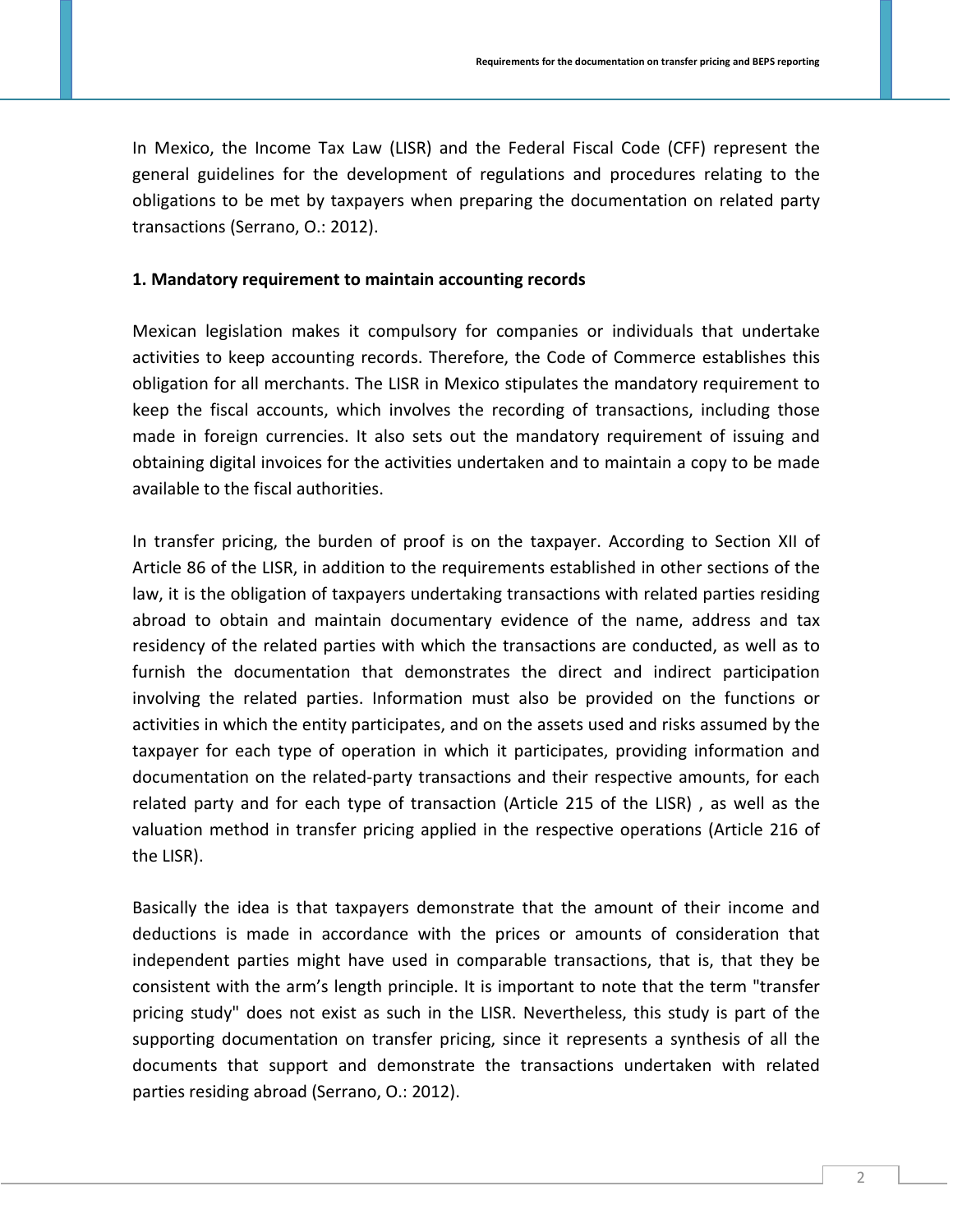In the annual income tax return for the fiscal year, taxpayers must report the transactions that have entered into with related parties residing abroad during the year in question, through an official form issued by the Tax Administration Service. The information on such transactions are to include the amount of taxable income and allowable deductions, considering for such effects the prices and amounts of consideration that would have been used with or between independent parties in comparable operations. According to sections XII of Article 86 and XII and XI of Article 133, taxpayers must comply with the obligation of furnishing the supporting documentation, even if they are not required to have their financial statements certified by an auditor.

The legislation stipulates that companies and individuals are exempt if their income derives from business activities and does not exceed 13 million Mexican pesos in the immediately previous fiscal year. The law also states that are also exempt the individuals whose income is below 3 million Mexican pesos and derives from the provision of professional services. At the same time, the law stipulate that these taxpayers must demonstrate that the cost and the sale price are at market prices, and their accounting records must identify the transfer pricing studies used for the transactions.

This exemption is not applicable to those taxpayers that carry out transactions with companies or entities subject to tax havens, given that by presumption, the LISR contemplates that such transactions are between related parties in which the prices and amounts of the considerations are not agreed upon like those used by independent parties in comparable transactions.

The Federal Fiscal Code (CFF) is another regulation that makes it mandatory for taxpayers to maintain accounting systems and records. The CFF is very precise and lists the applicable mechanics for taxpayers to comply with the ruling of the tax authorities. In this sense, taxpayers must have the documentation and information about the records of all transactions and ensure that adequate internal control systems are in place to guarantee the registry of the transactions in the accounting ledgers. The law provides taxpayers with the option to choose the tools, resources, registry or processing systems that best suit them.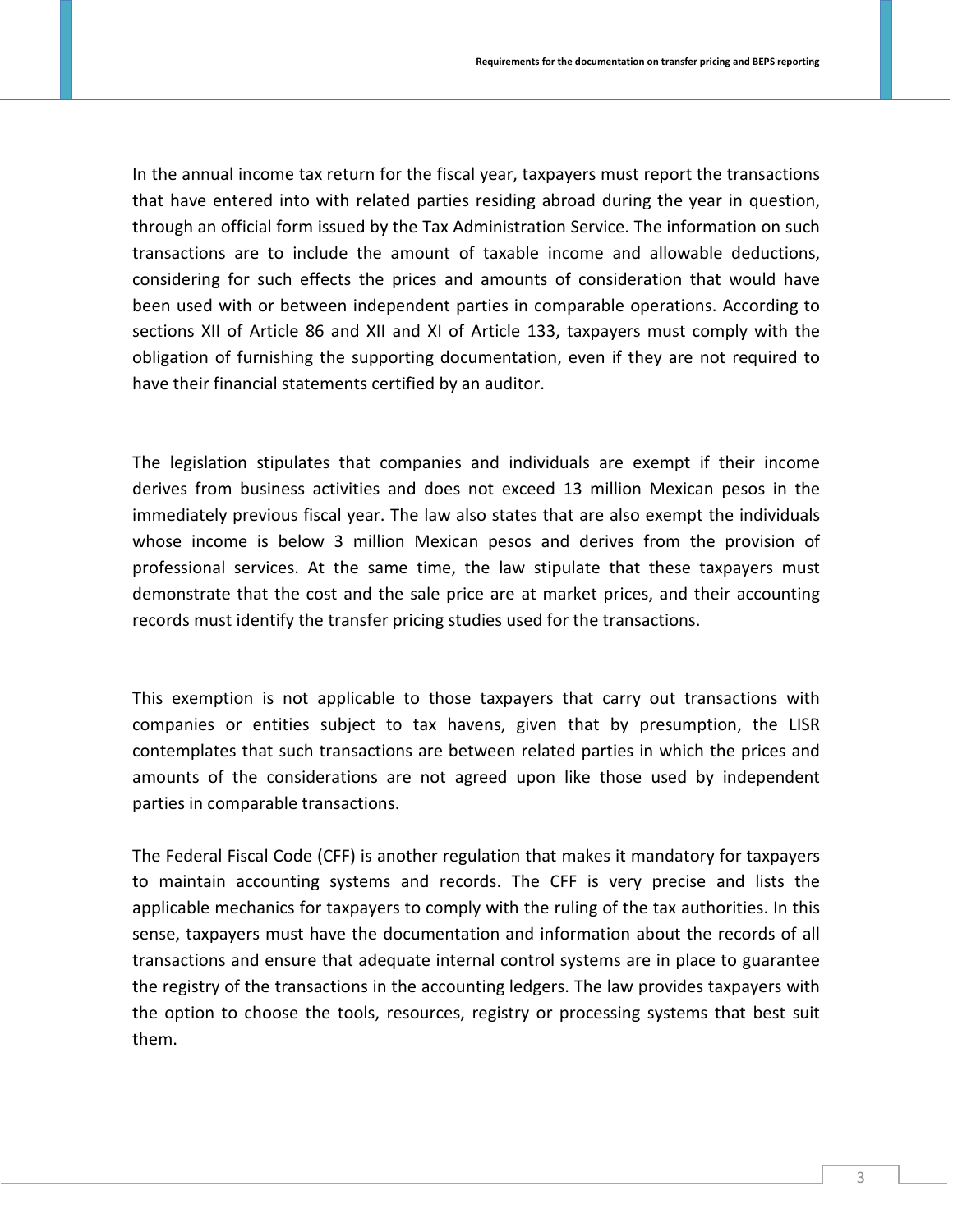This implies that taxpayers must relate each transaction with the corresponding fiscal receipts. By the same token, the purchase of goods must be associated with fiscal receipts that indicate the date when the asset was acquired or the investment was made, the corresponding description, the original amount of the investment and the amount of annual depreciation. Registries should also be maintained on cancellations of sales, returns, discounts, or rebates that are granted to third parties involved in the activity.

In the case of goods on hand, goods should be identified under a category of acquired or produced goods, inputs, finished or semi-finished goods, sold goods, and goods that will be donated or or destroyed, if it is the case. The taxpayer must record the destruction or donation of goods or merchandise in the corresponding fiscal period in its accounting records.

Taxpayers can do their bookkeeping manually, or using a mechanical or electronical device, provided they have properly bound and numbered both the general journal and the ledger book, which shall contain the name, fiscal address, and the Federal Taxpayers Registry number. The transactions shall be recorded in chronological order, with the end balances and every movement involving charges or credits, in the general ledger, which congregates every transaction of the taxpayer.

The obligation concerning the supporting documentation basically requires that the transfer pricing study shows that the related-party transactions were undertaken at market value. If this is not the case, the tax authorities may determine the taxable income and deductions allowed for the taxpayers based on the price or amount of the consideration in the related-party transactions. For such effects, in accordance with Article 76 of the CFF, a penalty of 55 % to 75 % of the omitted taxes will be applied.

Should this be the case, it is in the interest of the taxpayer to have the transfer pricing documentation available, since the same Article 76 of the CFF stipulates that the fines will be 50% lower than those contemplated in the first, second and third paragraphs of this article. And in the case of losses, the penalty fine will be 15% to 20% of the difference that results when the declared tax losses are greater than those actually incurred.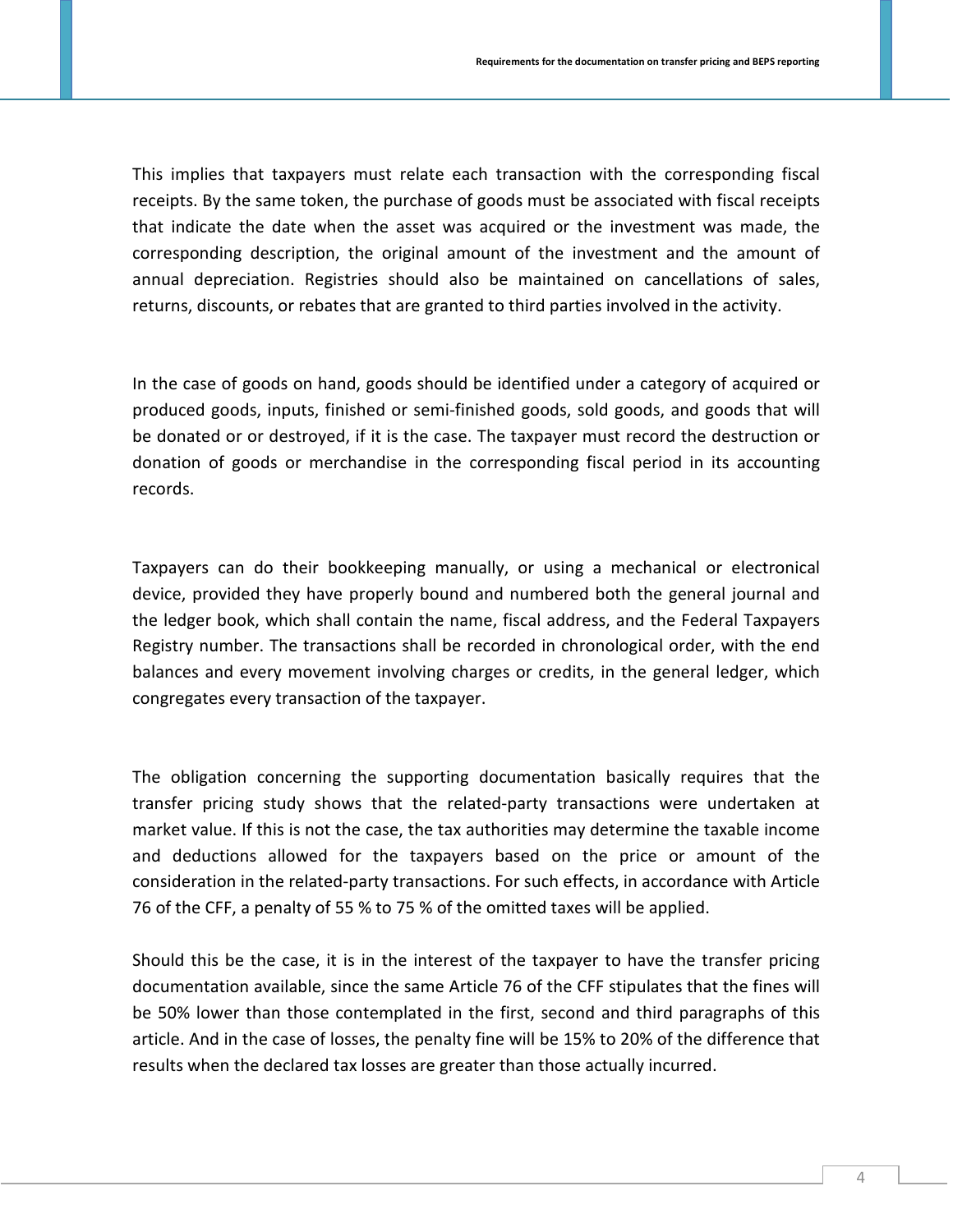In terms of fiscal stimuli, these benefits will be obtained subject to the compliance with the requirements. In the case of donated goods, the authorized donee must keep a record of donations that enables the identification of donors, the goods received in donation, the goods delivered to beneficiaries, and the undelivered goods that were destroyed. Every taxpayer is required to prepare the financial statements and the accompanying explanatory notes to the financial information.

In relation to the obligations established by the LISR for residents in Mexico, Section XV of Article 86 states that to determine their taxable income and allowable deductions, corporate entities entering into related-party transactions must consider the prices and amounts of considerations that had been used with or between independent parties in comparable transactions. This is also applicable to individuals who are in the same situation.

Notably, the LISR only establishes the general category of "related party transactions", that is, it draws no distinction between international transactions and domestic operations. This suggests that the related-party transactions should be agreed upon at market prices. In this situation, even though the law is not clear on the obligation to obtain and maintain any supporting documentation, the prescriptive attribute of the regulation requires taxpayers to keep the supporting documentation and to apply a transfer pricing method to determine taxable income and authorized deductions at market prices. Any of the methodologies listed in Article 216 of the LISR can be applied:

- 1. Comparable uncontrolled price method
- 2. Resale price method
- 3. Cost plus method
- 4. Comparable profit split method
- 5. Residual profit split method
- 6. Transactional net margin method (operating income indicators)

When choosing the "best method", the above order should be followed, taxpayers must give preference to the comparable uncontrolled price method. If this method cannot be applied due to the nature of both the transactions to be analyzed or the information available for analysis, then taxpayers must provide an explanation and justification of the reason why it was not applicable and consider the next method until the appropriate methodology is finally used.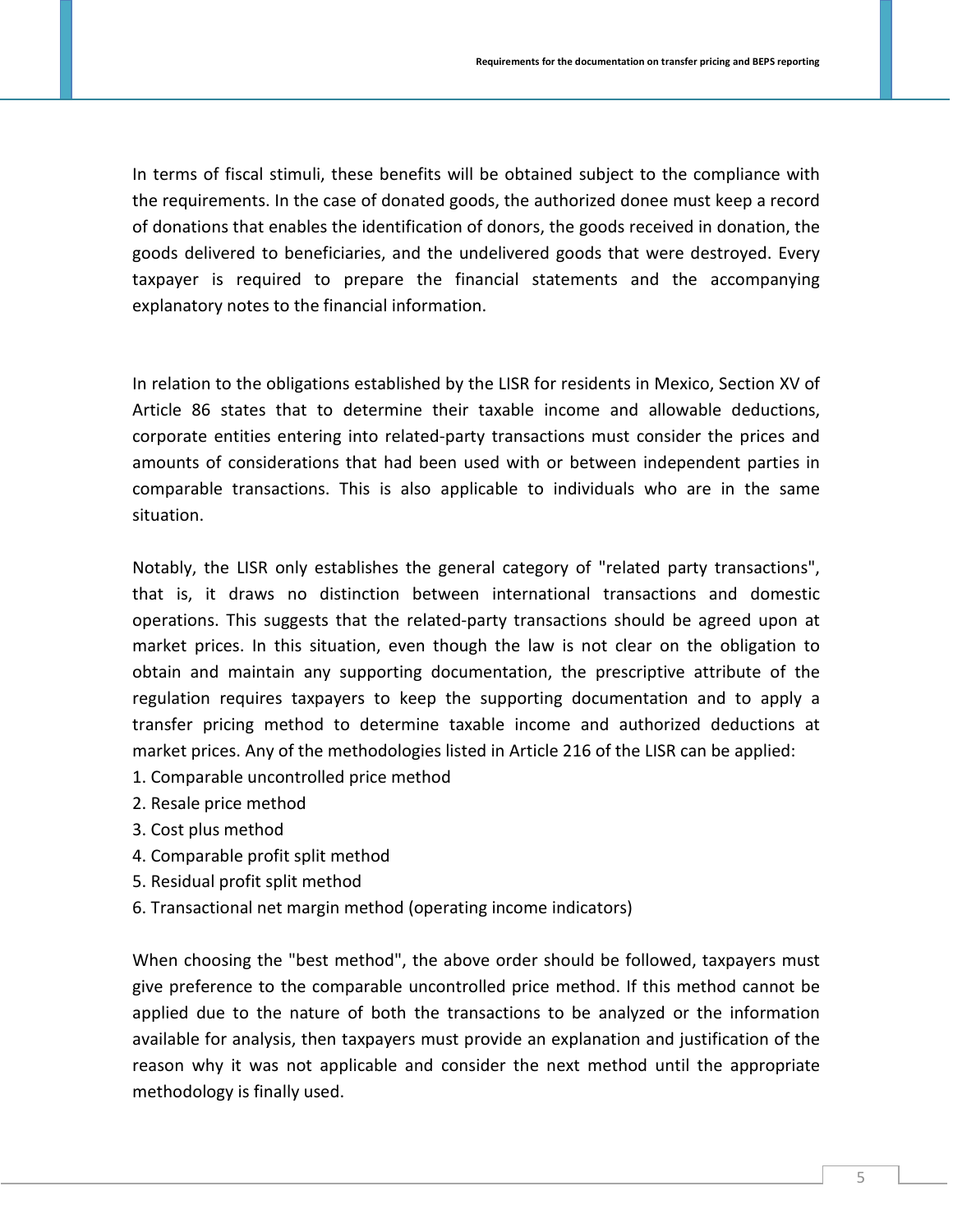### **2. Base erosion and profit shifting (BEPS)**

The regulatory schema in the legislation dealing with supporting documentation involves measures that the tax authorities in Mexico have taken to reduce tax evasion. The evidence of progress in this area is clear with the change from paper tax invoices to digital invoices. Advances are also evident with the requirement of digitally filing tax returns using the SAT platform. The first efforts in this regard began just 10 years ago and currently the Administration manages few tax resources on paper. Indeed, the fiscal authorities are seeking to reduce the erosion of the tax base and thus boost collection levels.

As a control mechanism, the tax administration also imposed consistency among taxpayers, as there are related-party transactions in which one taxpayer deducts a payment, while its counterpart does not carry it over or, instead, it is deducted by another related party. This distorts the principle of fiscal symmetry. To address this situation, taxpayers report through a statement of transactions with third parties (DIOT) the amount of the operations that are deducted and the tax ID of the taxpaying entities that took part in the transaction.

Although the tax authorities in Mexico have implemented the OECD guidelines on transfer pricing, there is still little regulation in effect for specific situations, which leads to misunderstandings of the corresponding legislation. An example of this is that are no databases to obtain data on comparable transactions. In this regard, it is important that the tax authorities provide greater clarity in their legal dispositions. Such an effort will demonstrate their intention to articulate the law with regulations that provide legal certainty, avoid tax evasion, and improve income tax collection levels from multinational corporations.

#### **3. Conclusion**

An adequate documentation of transfer pricing should serve as support to justify the market character of related-party transactions and facilitate fiscal inspections.

In the case of Mexico, as this document reveals, the regulations in effect stipulate that information concerning related-party transactions —such as the amounts, types or methodology applied— should be reported in the income tax return.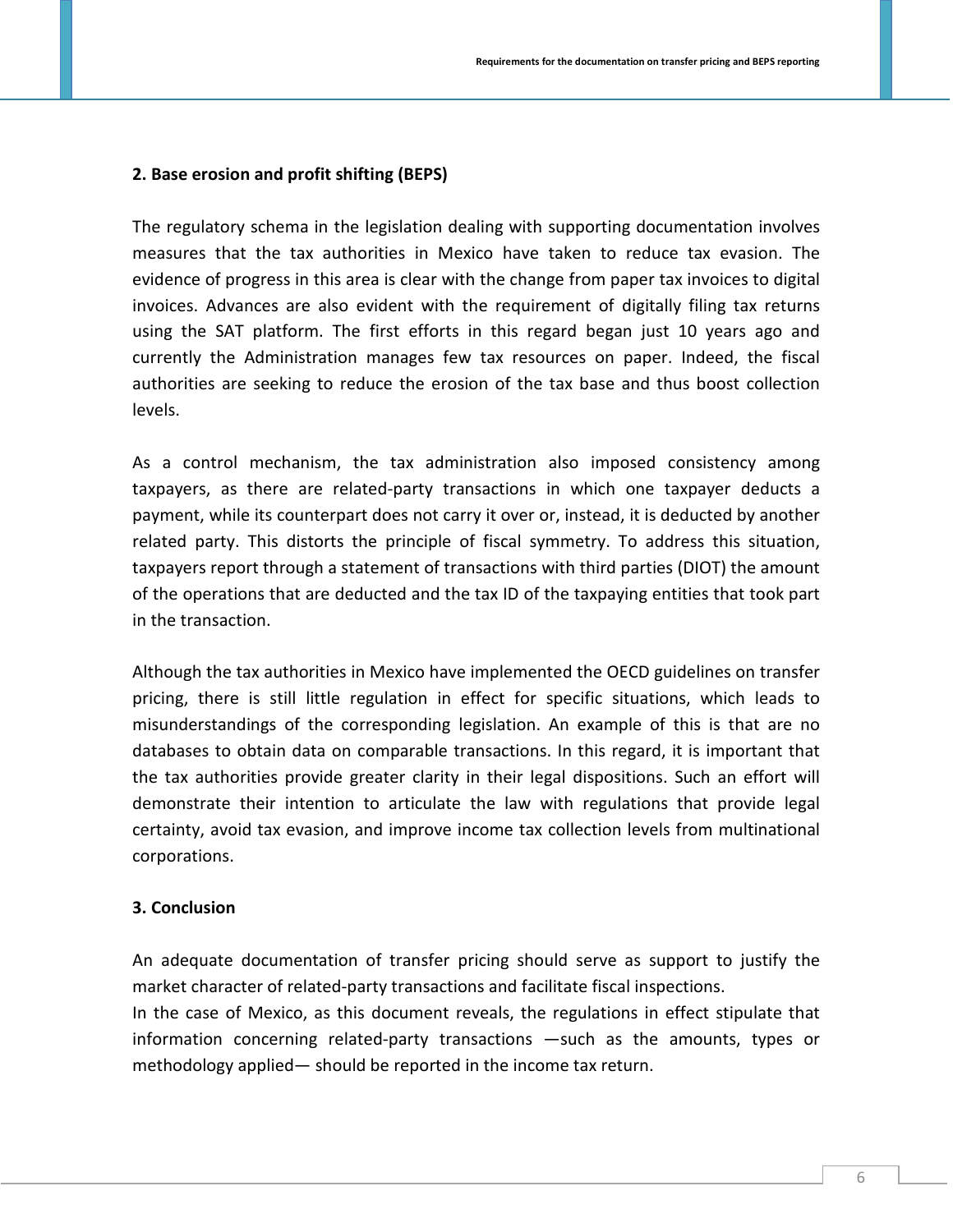Taxpayers must properly structure their procedure to produce in an efficient manner the necessary documentation on related transactions. Any approach that is focused on the decentralized preparation of documentation results in information duplication or possible inconsistencies in the reports for the countries in which the related-party group maintains a presence. Hence the importance of a multilateral exchange of information and international cooperation in order to standardize legislation and share information on taxpayers.

The fulfillment of this goal requires a more systematized, predictable legislation aimed at standardizing the tax collection practices in multinationals.

## **4. Bibliography**

Comisión Precios de Transferencia (2012), "Beps. Erosión de la base y cambios en la locación de ganancias", *Revista de Tributación*, Asociación Argentina de Estudios Fiscales.

Millán, F., (2013), "BEPS y las reglas de REFIPRES en México", *Revista Fisco actualidades,*  2013-11, August, IMCP.

Kohler, E., (1992), *Diccionario para contadores*, Argentina, Uteha. Serrano, F. O., (2012), "Documentación comprobatoria de precios de transferencia", [http://elconta.com/2012/03/05/precios-transferencia-importancia](http://elconta.com/2012/03/05/precios-transferencia-importancia-documentacion-comprobatoria)[documentacion-comprobatoria,](http://elconta.com/2012/03/05/precios-transferencia-importancia-documentacion-comprobatoria) consulted on September 6, 2013.

TPA Global (2013), "BEPS: ¿Una lucha justa?", [http://es.tpa-global.com/news/2013/07/23,](http://es.tpa-global.com/news/2013/07/23) consulted on September 10, 2013.

# **5. Legislation**

"Constitución Política de los Estados Unidos Mexicanos", *Official Gazette*, Mexico City, February 5, 1917, April 13, 2011, latest reform, first section, p. 1.

"Código Fiscal de la Federación", *Official Gazete*, Mexico City, December 31, 1981, December 31, 2012, latest reform, first section, pp. 74-83.

"Código de Comercio", *Official Gazette*, Mexico City, October 7 to December 13, 1889, January 9, 2012, latest reform.